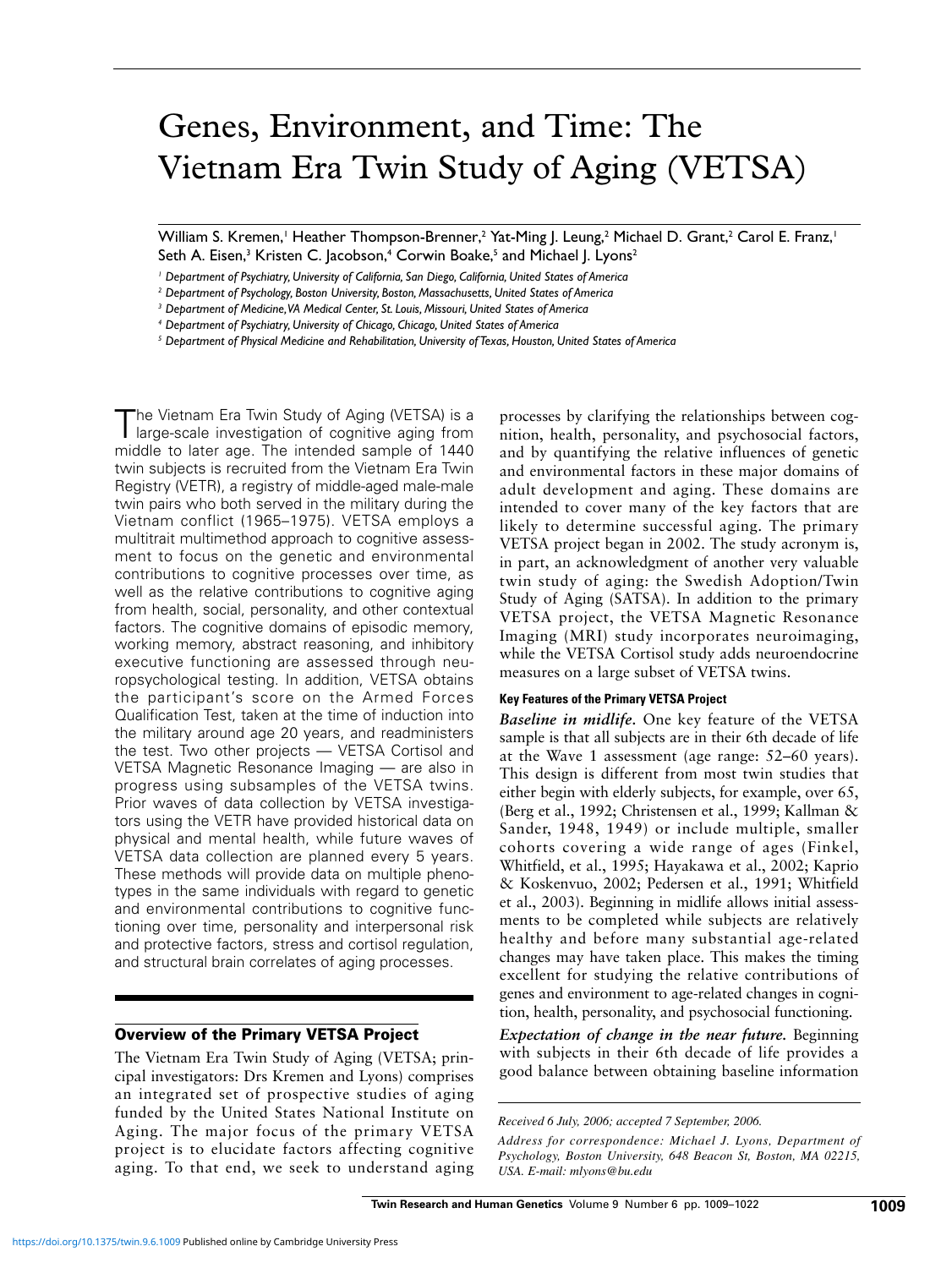

**Figure 1** Keith and Ken, age 6 months.



**Figure 3** Keith and Ken, age 20 years.

prior to substantial age-related changes and minimizing the time delay needed before being able to observe meaningful differences. Indeed, it may be possible to observe age-related change in the project's first planned follow-up.

*Previously collected data.* Previously collected data are available for Vietnam Era Twin (VET) Registry twins, thus making it possible to perform some longitudinal analyses even at baseline. An exceptionally rare feature of this already existing information is its inclusion of cognitive data going back as far as late adolescence (age range at first Armed Forces Qualification Test [AFQT] administration: 17–25 years).

*Narrow age range.* It is important for research to focus on variability within age groups as opposed to examining mean differences among different age groups (Bergeman, 1997; Dannefer & Sell, 1988). The large cohort, but very narrow age range of VETSA, means that power will be maximized for longitudinal analyses, that is, for direct examination of change within individuals over time. This feature enhances the ability to study the heterogeneity within an age group, and thus go beyond accounting for differences via age alone (Bergeman, 1997).

*Five-year follow-ups.* VETSA focuses on the second half of the lifespan. The study design calls for followup every 5 years.

*Multiple phenotypes characterizing the same individuals.* Age-related phenotypes may include complex combinations from multiple domains. It is an advantage of VETSA that all of the assessments for the primary VETSA project are obtained for all subjects. Moreover, all subjects with neuroendocrine data from the VETSA Cortisol study also have all of the data



**Figure 2** Keith and Ken, age 4 years.

**Figure 4** Keith and Ken, age 58 years.

**1010 Twin Research and Human Genetics** December 2006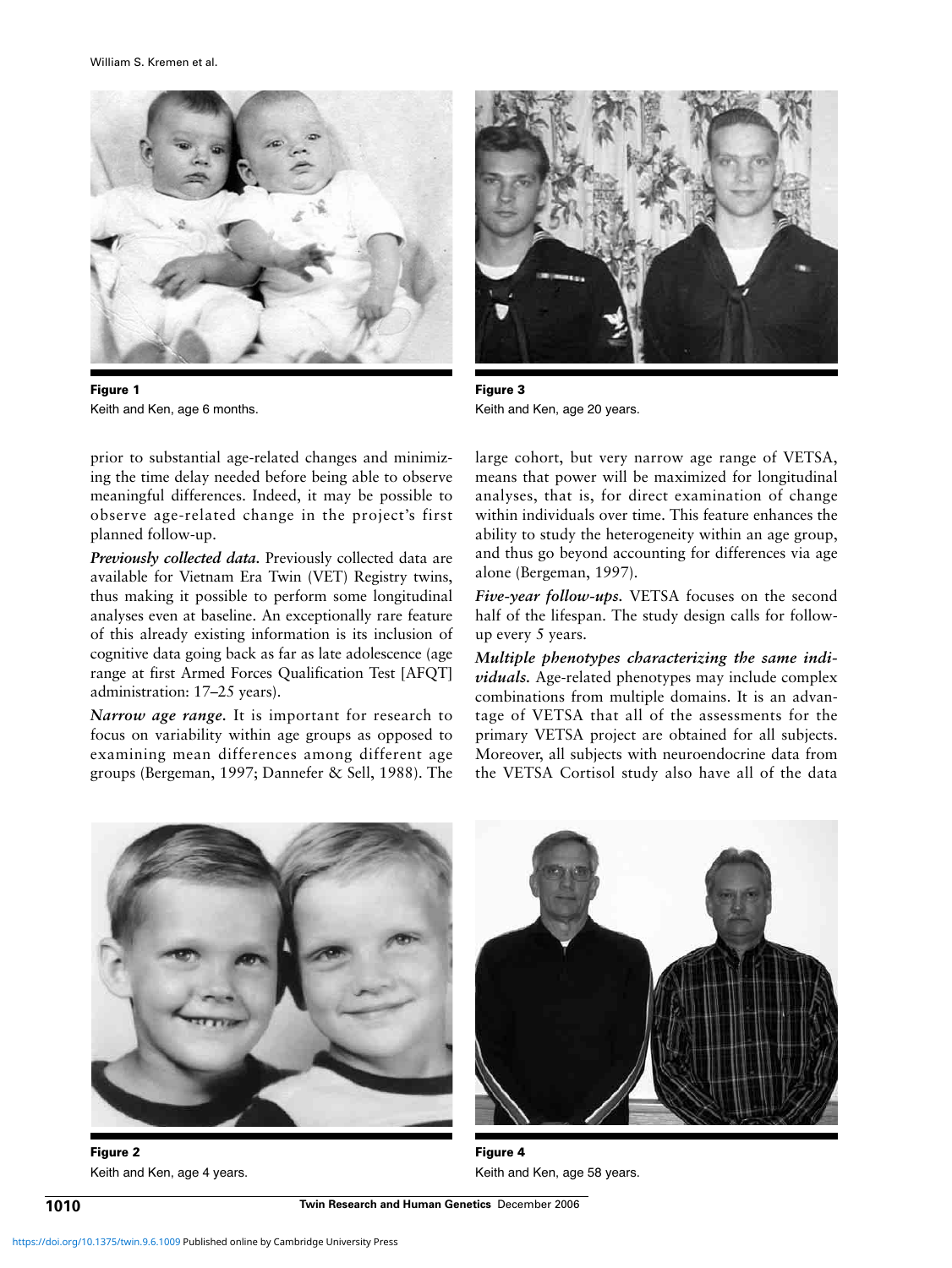

**Figure 5** Jim and Joe, age 6 years.

from the primary VETSA project, and all subjects with MRI data have all of the primary study and cortisol data as well.

# **Subjects**

*Ascertainment.* VETSA subjects are members of male–male twin pairs (both monozygotic and dizygotic) ranging in age from 52 to 60 years at the Wave 1 assessment. These twins are all members of the VET Registry, which was constructed in the 1980s and is described in detail elsewhere (Goldberg et al., 1993; Goldberg et al., 2002). Male twins who served in the United States military during the Vietnam Era were identified from among the approximately 5.5 million men who served during this period through their birth year (between 1939–1957), period of active duty (between 1965–1975), and having the same last name,



**Figure 7** Jim and Joe, age 22 years.

different first name, same date of birth, and same first five digits of the Social Security number. From this pool, initial confirmation of twin status was ultimately made through match on home address at entry into military service and parental names by review of military service records, and twins were invited to participate in the VET Registry. Zygosity was established with questions on twin similarity and blood group typing data obtained from military records, a method that achieved 95% accuracy (Eisen et al., 1989). The 7375 twin pairs confirmed through this method comprise the VET Registry.



**Figure 6** Jim and Joe, age 18 years.



**Figure 8** Jim and Joe, age 56 years.

**Twin Research and Human Genetics** December 2006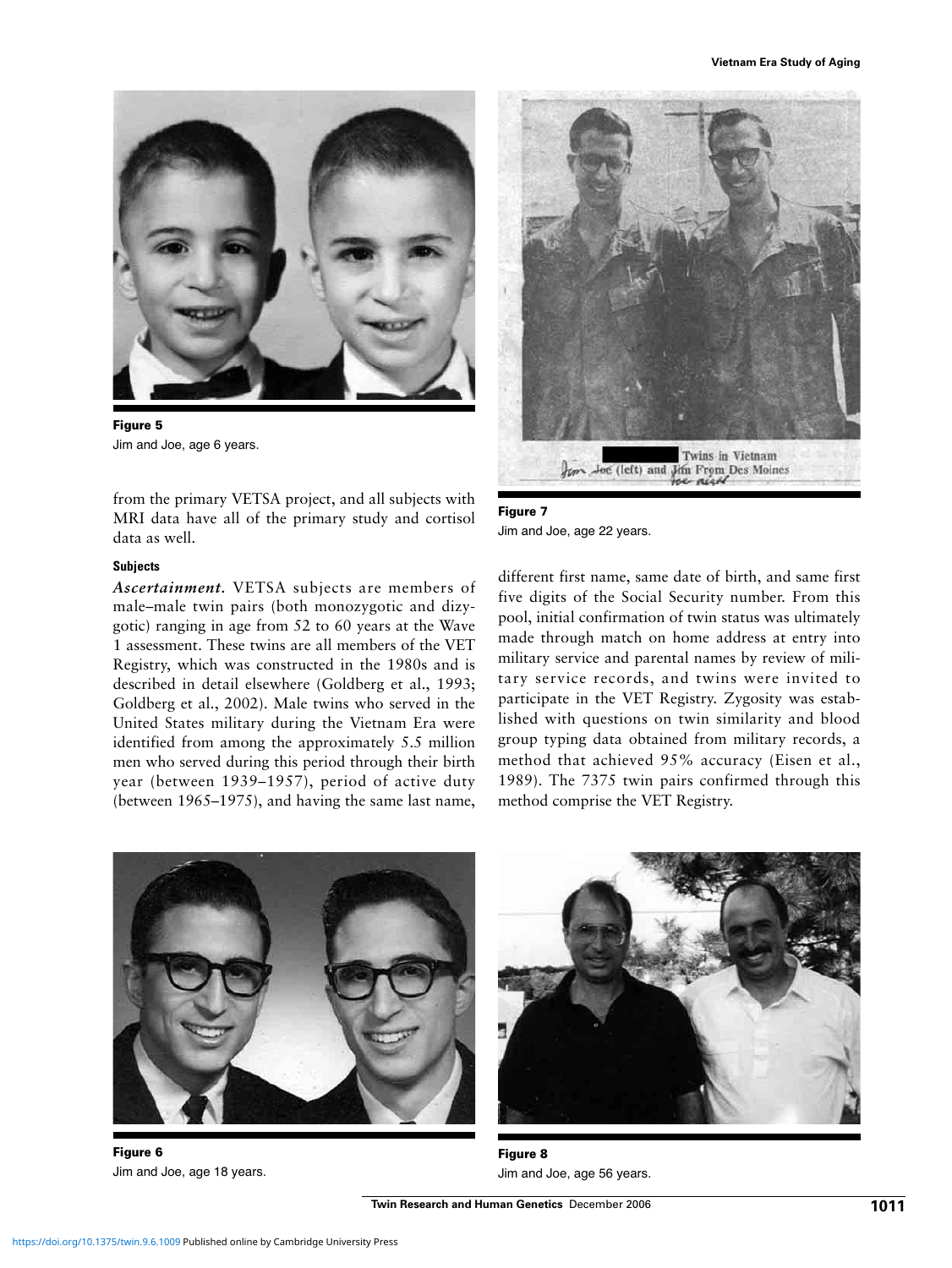VETSA twins are recruited from the participant pool of the 1991–1993 Harvard Twin Study of Drug Abuse and Dependence. Investigators in the Harvard Drug Study attempted to contact all available VET Registry members. It is important to note that there were no selection criteria for the Harvard Drug Study; that is, twins were not selected on the basis of any demographic, diagnostic, or other characteristics. A total of 8169 twins (3322 complete pairs) participated in the Harvard Drug Study. Subjects within the appropriate age range are randomly selected for VETSA from these 3322 twin pairs. All of the data already collected in the Harvard Drug Study are available to the VETSA investigators (see Previously Collected Data). These individuals currently live throughout the United States, and virtually all of them have pursued careers outside the military.

*Representativeness.* Twins in the general VET Registry may differ in health and socioeconomic status from men who did not serve in the military. However, several studies of both the draft-era veterans and the all-volunteer force have shown that differences in socioeconomic status between the military and nonmilitary, when observed, are modest in size, contrary to popular assumption that military men come from lower socioeconomic strata than does the population as a whole (Boulanger, 1981; Cooper, 1977; Fernandez, 1989; Fredland & Little, 1982). Researchers evaluated the VET Registry for bias related to incomplete ascertainment of twin pairs who served in the military during the Vietnam War (Goldberg et al., 1987). Male–male twin pairs born in the state of Connecticut who served in the military service during the Vietnam War and who were identified or not identified by the method described above (see Ascertainment) were compared on a variety of self-reported health characteristics obtained in 1987. No consistent differences in health habits, physical health, or psychosocial health factors were detected. Thus, the VET Registry cohort is likely to represent the cohort of all twin pairs who served in the military.

VETSA subjects appear to be representative of the Harvard Drug Study subject pool from which they were selected. Table 1 compares the first 746 VETSA subjects for whom we have complete, cleaned data and nonparticipating (non-VETSA) subjects' demographic and military service-related characteristics. VETSA and non-VETSA subjects do not differ significantly in age at induction, race, marital status at time of Harvard Drug Study, education at induction, branch of military, Vietnam service, or combat experience. The only difference found to be significant between the two groups was on the AFQT score at time of induction. The AFQT is a general cognitive ability measure described in greater detail below (see Neuropsychological Measures). VETSA participants appear to possess somewhat higher AFQT scores than non-VETSA subjects. This difference may be due to a number of factors. People of higher cognitive ability may be more inclined to participate in scientific research, or they may be easier for us to locate. Recent research also shows that IQ in late adolescence predicts mortality by mid-adulthood (Hemmingsson et al., 2006). Therefore, more subjects of high rather than low cognitive ability may be surviving to the age range targeted by VETSA. Other longitudinal studies of cognition have observed similar effects of attrition which suggests that this phenomenon may be inevitable. For example, the MRC National Survey of Health and Development (Richards & Sacker, 2003) which collected cognitive data from a birth cohort when they reached age 53 found that having a father in a manual occupation, lower cognitive test scores at age 8 years, lower educational attainment, and a manual adult occupation, were each associated with a lower probability of participating in the age 53 follow-up. In the study of Deary et al. (2000) in which the same test of general cognitive ability was administered to individuals at age 11 and again at age 77, the mean score at age 11 of participants in the follow-up at age 77 was 0.57 standard deviation units higher than the mean of the total population at age 11. It is important, however, that we do not overstate the magnitude of the AFQT difference that we observed. Though significant, it equals only about one third of a standard deviation; this would be equivalent to about five points on a Wechsler IQ score.

VETSA subjects also do not differ from the overall subject pool in psychopathology. Lifetime prevalence of common psychological disorders were similar for the two groups, VETSA participants-to-date versus nonparticipants-to-date: 47.5% vs. 47.6% for nicotine dependence; 8.7% vs. 9.6% for drug dependence; 34.4% vs. 35.8% for alcohol dependence; 7.1% vs. 10.3% for PTSD; and 8.0% vs. 9.8% for depression.

As of July 2006 we have collected data from 1006 individuals for VETSA Wave 1. VETSA subjects have a mean age at assessment of  $55.3 \pm 2.3$  (range  $52-60$ ) and mean years of education of  $13.9 \pm 2.1$  (range 4–20). Mean current life satisfaction on the Life Complexity Inventory (Gribbin et al., 1980) was rated as 7.6 ± 1.6, with 0 being *worst* and 10 being *best,* and mean self-rated health on the Short Form-36 (Ware et al., 1993) was 2.5 ± .90, with 1 being *excellent* and 5 being *poor*. Self-reported prevalences of common health conditions were 37% for hypertension, 6.6% for heart attack, and 11.9% for diabetes. These prevalences for health conditions are consistent with population data for American men in this age range (Lethbridge-Cejku & Vickerie, 2005).

*Recruitment.* Contact information for eligible twins is provided to the survey research firm of Schulman, Ronca, Bucuvalus, Inc. (SRBI; Silver Spring, MD, United States) by the VET Registry located at the Department of Veterans Affairs Medical Center in Seattle, United States. SRBI sends letters of introduction to potential subjects. If there is no response within two weeks, SRBI follow up the letters with a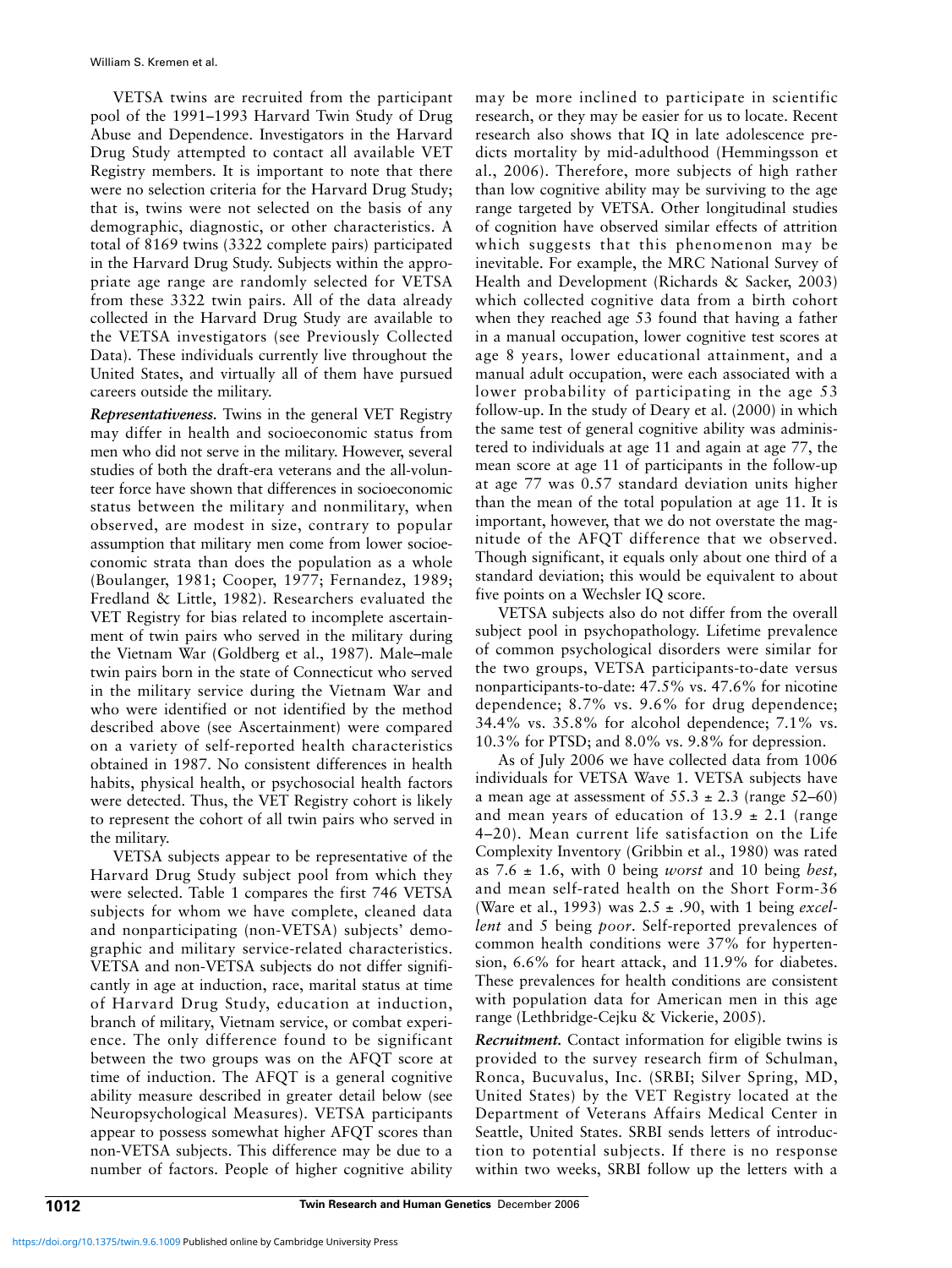## **Table 1**

Comparison of VETSA and Non-VETSA Subjects

|                                 | VETSA subjects (Total $n = 746$ )                 | Non-VETSA subjects (Total $n = 7423$ ) |  |
|---------------------------------|---------------------------------------------------|----------------------------------------|--|
| Age at induction (years)        | $19.9 \pm 1.4$ (17-25)                            | $19.9 \pm 1.7$ (16-31)                 |  |
|                                 | $(n = 746)$                                       | $(n = 7420)$                           |  |
| Race                            |                                                   |                                        |  |
| White                           | $95.4\%$ (n = 712)                                | $93.1\%$ (n = 6911)                    |  |
| <b>Black</b>                    | 4.0% ( $n = 30$ )                                 | $6.5\%$ ( <i>n</i> = 483)              |  |
| Hispanic                        | $0.3\%$ ( $n = 2$ )                               | $0.0\%$ ( <i>n</i> = 1)                |  |
| Missing                         | $0.3\%$ ( $n = 2$ )                               | $0.4\%$ ( $n = 28$ )                   |  |
| Marital status in 1991-1993     |                                                   |                                        |  |
| Married                         | 78.3% ( $n = 584$ )                               | $75.7\%$ (n = 5616)                    |  |
| Single                          | $8.3\%$ ( <i>n</i> = 62)                          | $7.7\%$ ( <i>n</i> = 568)              |  |
| Widowed                         | $0.7\%$ ( <i>n</i> = 5)                           | $0.4(n = 26)$                          |  |
| Separated                       | $1.9\%$ ( <i>n</i> = 14)                          | $2.4\%$ ( <i>n</i> = 177)              |  |
| <b>Divorced</b>                 | 10.9% ( $n = 81$ )                                | 14.0% ( $n = 1036$ )                   |  |
| Education at induction (years)  | $12.4 \pm 1.3$ (7-20)                             | $12.2 \pm 1.5$ (5-20)                  |  |
|                                 | $(n = 740)$                                       | $(n = 7386)$                           |  |
| AFQT at induction <sup>®</sup>  | $61.6 \pm 22.1$ (10-99)                           | $53.7 \pm 23.5$ (10-99)                |  |
|                                 | $(n = 744)$                                       | $(n = 6879)$                           |  |
| <b>Branch of Military</b>       |                                                   |                                        |  |
| Army                            | 48.0% ( $n = 358$ )                               | $50.5\%$ (n = 3746)                    |  |
| Air Force                       | $21.2\%$ ( <i>n</i> = 158)<br>$17.8\%$ (n = 1325) |                                        |  |
| <b>Marines</b>                  | $7.1\%$ ( <i>n</i> = 53)<br>$6.9\%$ (n = 511)     |                                        |  |
| Navy                            | $23.7\%$ (n = 177)                                | 24.8% ( $n = 1839$ )                   |  |
| Vietnam service                 | $38.2\%$ (n = 285)                                | $37.5\%$ (n = 2782)                    |  |
| Combat index score <sup>b</sup> | $3.2 \pm 3.3$ (0-13)                              | $3.5 \pm 3.2$ (0-15)                   |  |
|                                 | $(n = 273)$                                       | $(n = 2807)$                           |  |

Note: <sup>a</sup> The difference in AFQT (Armed Forces Qualification Test) scores is estimated to be equivalent to about five points on a Wechsler IQ score.

<sup>b</sup> An individual's combat index score was derived by summing all positive responses to a combat instrument, the Combat Exposure Index (Janes et al., 1991), which assesses various combat situations. Specifically, each veteran was asked whether he had engaged in 18 diverse combat experiences, such as acting as a 'tunnel rat' checking enemy base camps, receiving incoming fire, flying in an attack helicopter, and/or being wounded.

phone call. Interested subjects submit an authorization form to SRBI in which the subject gives his permission for the investigators to contact him and states a study site preference. The authorization forms are forwarded to the VET Registry headquarters, and the VET Registry sends the forms to the San Diego site at the University of California, San Diego or the Boston site at Boston University. Upon receiving the authorization forms, project staff contact the twins, set up an appointment date, and ensure that all travel arrangements are made. If subjects are interested in participating in the VETSA MRI study, they are screened for safety issues that might preclude their participation (e.g., metal in the body, severe claustrophobia). Twins are told in advance that both members of a pair must agree to participate in order for them to be included in the VETSA projects. To date, the majority of twins (95.6%) have traveled to the research sites for testing; the remaining minority are visited in their home towns by research assistants who conduct the assessments in a small conference room at a local hotel (an option offered to all twins in order to obtain representativeness in health and mobility status). All twins who participate give informed consent as approved by the Institutional Review Boards of the participating institutions.

*Procedure.* At home, prior to arriving at a study site, subjects complete a series of paper-and-pencil measures that include many of the personality and psychosocial measures as well as some self-report health measures. As part of the VETSA Cortisol study, subjects also provide saliva samples for neuroendocrine assays on two different weekdays while they are at home. Five samples on each of these days are provided and then shipped to our laboratory. When subjects visit one of the two sites, assessments are carried out for a full day (approximately 8.00 am to 4.30 pm with breaks). More detail is provided on all of these measures in sections below.

An identical set of assessments is administered by each study site. Reliability across raters, sites, and over time is maintained through detailed scoring manuals, weekly scoring and administration conference calls, regular cross-checking of scoring decisions, and periodic in-person meetings. Many questions are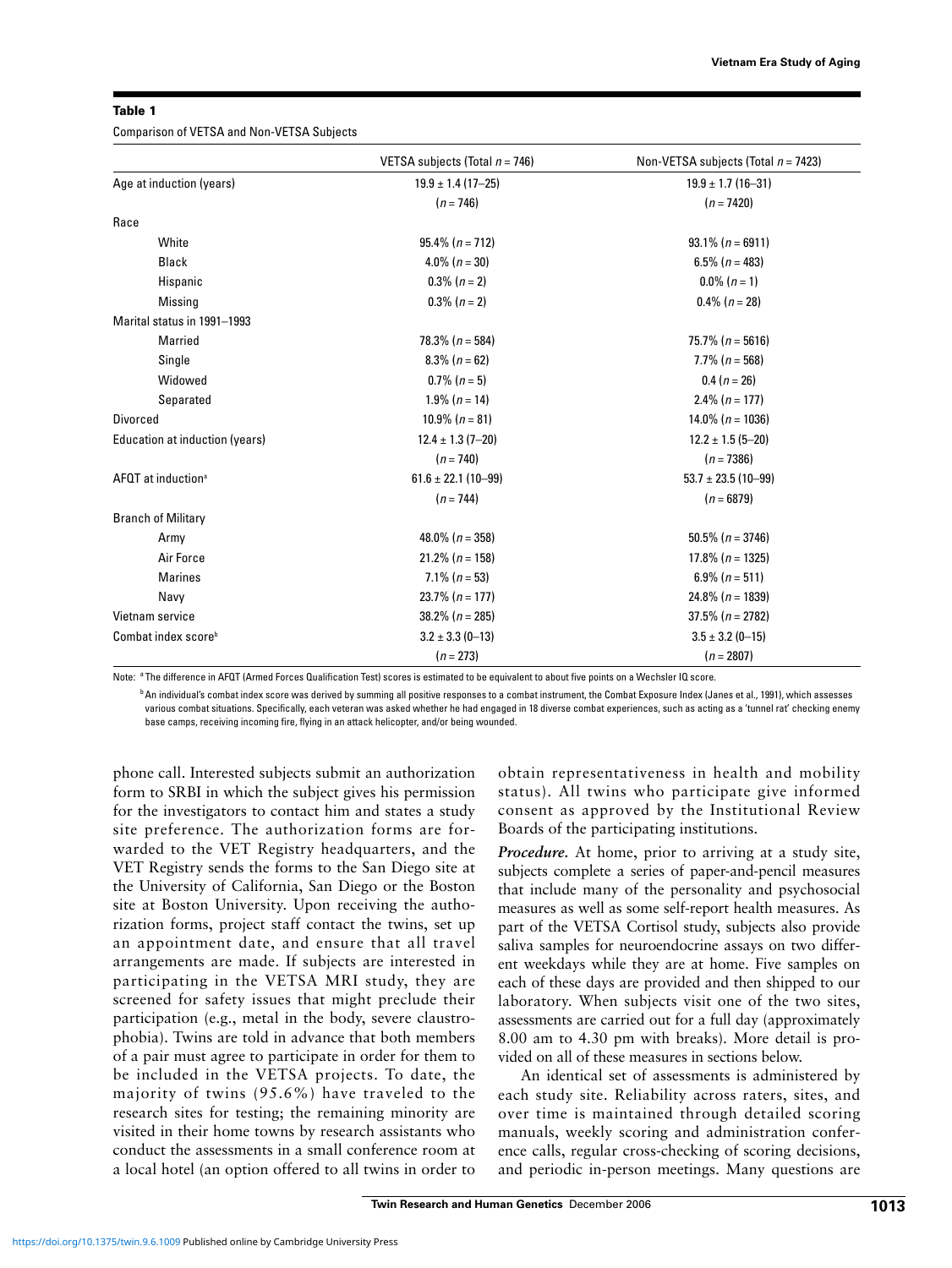

## **Figure 9**

Conceptual model for VETSA's approach to cognitive aging.

also resolved on a day-to-day basis by e-mail. An advantage of using e-mail is that individual questions and their resolution are easily distributed to all project staff. The scoring manuals are regularly updated with examples from these scoring questions. Following manual data entry and cross-checking at the San Diego and Boston sites, data entry forms are sent to another study site at Washington University/St. Louis VA Medical Center where the central database for the VETSA projects is maintained.

## **Measures**

As noted previously, the domains of assessment for VETSA include an extensive neuropsychological test battery, as well as health, personality, and psychosocial indicators. The domains of assessment, and examples of measures for each domain, are listed in Tables 2 to 4. Figure 9 depicts an overall model for the VETSA projects based on both theory and empirical findings. This model is a conceptual, rather than a technical model; however, portions of the model can be easily adapted for statistical analysis using structural equation modeling and other techniques.

*Neuropsychological measures.* Table 2 delineates the neuropsychological measures. The neuropsychological battery was designed to assess a broad range of functions with emphasis on systems disproportionately affected by age-related change. The latter cognitive

domains include: (1) working memory (Rajah & D'Esposito, 2005; Salthouse, 1991; Wingfield et al., 1988), (2) inhibition of off-target thoughts and stimuli (Zacks et al., 2000), (3) effectiveness in learning and retrieval from episodic memory (Kausler, 1994; Rajah & D'Esposito, 2005), and (4) processing speed (Salthouse, 1996, 2000).

The selection of tests was guided by the need to cover a broad range of cognitive domains and to avoid floor and ceiling effects. Given the time constraints, the neuropsychological battery includes a mix of traditional neuropsychological tests and some tests based in experimental cognitive psychology. The latter tests tend to be longer but are more geared toward parsing the components of cognition. We are interested in examining components within experimental cognitive tests as well as comparing and contrasting performance across different neuropsychological domains. To the extent possible, a key aim of VETSA is to utilize this information to understand what cognitive subprocesses account for better or worse performance on various tests. In addition, the VETSA battery includes assessment of sensory and motor functions known to influence cognitive performance in older adults, as deficits in these areas could mistakenly be attributed to deficits in higher order functions.

A particularly important measure in the VETSA battery is the AFQT, a 50-minute paper-and-pencil test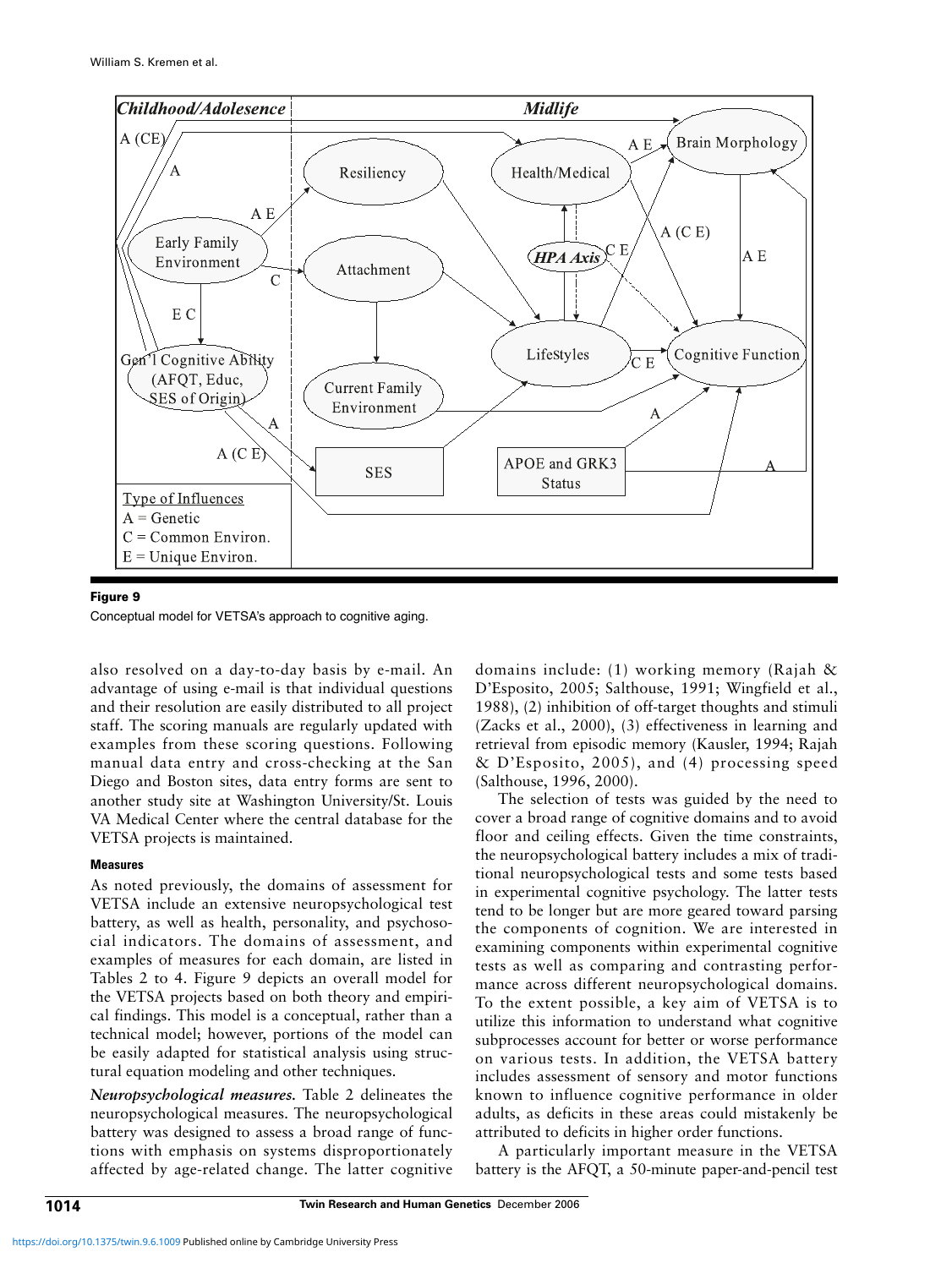**Table 2**

|  |  |  | Neuropsychological Measures |
|--|--|--|-----------------------------|
|--|--|--|-----------------------------|

| <b>Function</b>           | Tests                                                                                                                                    |
|---------------------------|------------------------------------------------------------------------------------------------------------------------------------------|
| Handedness                | Oldfield Handedness Inventory                                                                                                            |
| General cognitive         | WASI (vocabulary and matrix reasoning); AFQT                                                                                             |
| <b>Working memory</b>     | Digit and spatial span; WMS-III letter-number sequencing; reading span (ascending/descending); AX-CPT;<br>Hedden-Park (WM, interference) |
| Inhibitory control        | AX-CPT; Hedden-Park; Stroop Color-Word (adjusted)                                                                                        |
| Other executive functions | Verbal fluency (letter, category, switching); D-KEFS Trail Making Test (switching adjusted for other conditions)                         |
| Processing speed          | D-KEFS Trails scan and motor; Simple & Choice RT; Stroop Word                                                                            |
| Episodic memory           | <b>WMS-III Visual Reproductions &amp; Log. Memories; CVLT-II</b>                                                                         |
| Visual-spatial            | Mental rotation; Gottschaldt hidden figures                                                                                              |
| Sustained attention       | AX-CPT (signal detection perceptual sensitivity measure [d])                                                                             |
| Circadian arousal         | Morningness-Eveningness Questionnaire, time of day tests given                                                                           |

Note: WASI = Wechsler Abbreviated Scale of Intelligence; AFQT = Armed Forces Qualification Test; WMS = Wechsler Memory Scale; AX-CPT = AX Continuous Performance Test; WM = working memory; D-KEFS = Delis-Kaplan Executive Function System; RT = reaction time; CVLT = California Verbal Learning Test .

consisting of 100 multiple-choice items that was administered just prior to military induction (Bayroff & Anderson, 1963). The items equally represent the four domains of vocabulary, arithmetic word problems, knowledge of tools and of mechanical or electrical equipment, and spatial visualization, that is, matching folded and unfolded box patterns (Uhlaner & Bolanovich, 1952). Although it was intended as a measure of military trainability, the AFQT does appear to be a highly *g*-loaded test. For example, McGrevy et al. (1974) found a correlation of .84 (after correcting for restriction of range) between AFQT and Wechsler Adult Intelligence Scale (Wechsler, 1955) scores. VETSA investigators received permission from the United States Department of Defense to readminister a version of the AFQT that is similar to the AFQT versions that had been administered to VETSA subjects just prior to their induction into the military (1965–1975). This version has been used in previous research (Grafman et al., 1988). Scores from the time of induction are also available to VETSA investigators (see Previously Collected Data section).

A growing body of evidence suggests that the heritability of cognitive ability increases up to midlife and may then level off or decrease in older age (Finkel, Pedersen, et al., 1995; McClearn et al., 1997; McGue & Christensen, 2001). However, these conclusions are based essentially on cross-sectional findings. By readministering the AFQT as part of the VETSA test battery, we have a unique opportunity to prospectively examine stability and change in cognition from late adolescence to midlife, and to prospectively examine changes in heritability over a 35-year period.

*Health and medical.* Table 3 lists the VETSA health and medical measures. Health and medical conditions are, of course, important in their own right, but they may also influence neurocognitive and other dimensions of aging. The VETSA health and medical measures were selected on the basis of the existing

literature for their potential relationship with cognitive aging. Because subjects are available for testing on only a single day, selection of measures was also determined by practical constraints concerning what assessments would be feasible in our laboratory. Health and medical conditions may negatively affect cognition in later life via their influence on the brain. Such conditions include blood pressure (Elias et al., 1998; Kilander et al., 1998; Swan et al., 1998), pulmonary function (Chyou et al., 1996; Emery et al., 1998), obesity, and head injury (Corkin et al., 1989). The health and medical measures are divided into those that are directly assessed at home or in the laboratory, and self-report measures.

As with any twin study, a major goal of the VETSA projects is to determine the heritability of various aging-related phenotypes. In addition, we collect 45 to 50 ml of blood from VETSA subjects for the purpose of genotyping and clinical chemistries. In

| Table 3<br><b>Health and Medical Measures</b> |                                                        |  |  |
|-----------------------------------------------|--------------------------------------------------------|--|--|
| Construct                                     | Measurement technique                                  |  |  |
| Direct assessment                             |                                                        |  |  |
| Cardiovascular                                | Systolic/diastolic blood pressures;<br>Ankle-Arm Index |  |  |
| Pulmonary                                     | Spirometry (FEV <sub>1</sub> , FVC)                    |  |  |
| Height/weight                                 | Scale measure: W/H Ratio; BMI                          |  |  |
| Genotyping                                    | Lab Assay (APOE, GRK3, zygosity)                       |  |  |
| Vision/audition                               | Acuity; contrast sensitivity/audiometry                |  |  |
| Motor function                                | Grip strength; rise from chair, walk speed             |  |  |
| Self-report/interview                         |                                                        |  |  |
| Medical history                               | Medical history interview; SF-36                       |  |  |
| Head injury                                   | Included in medical history interview                  |  |  |

W/H = body circumference at waist and hip; APOE = apolipoprotein E.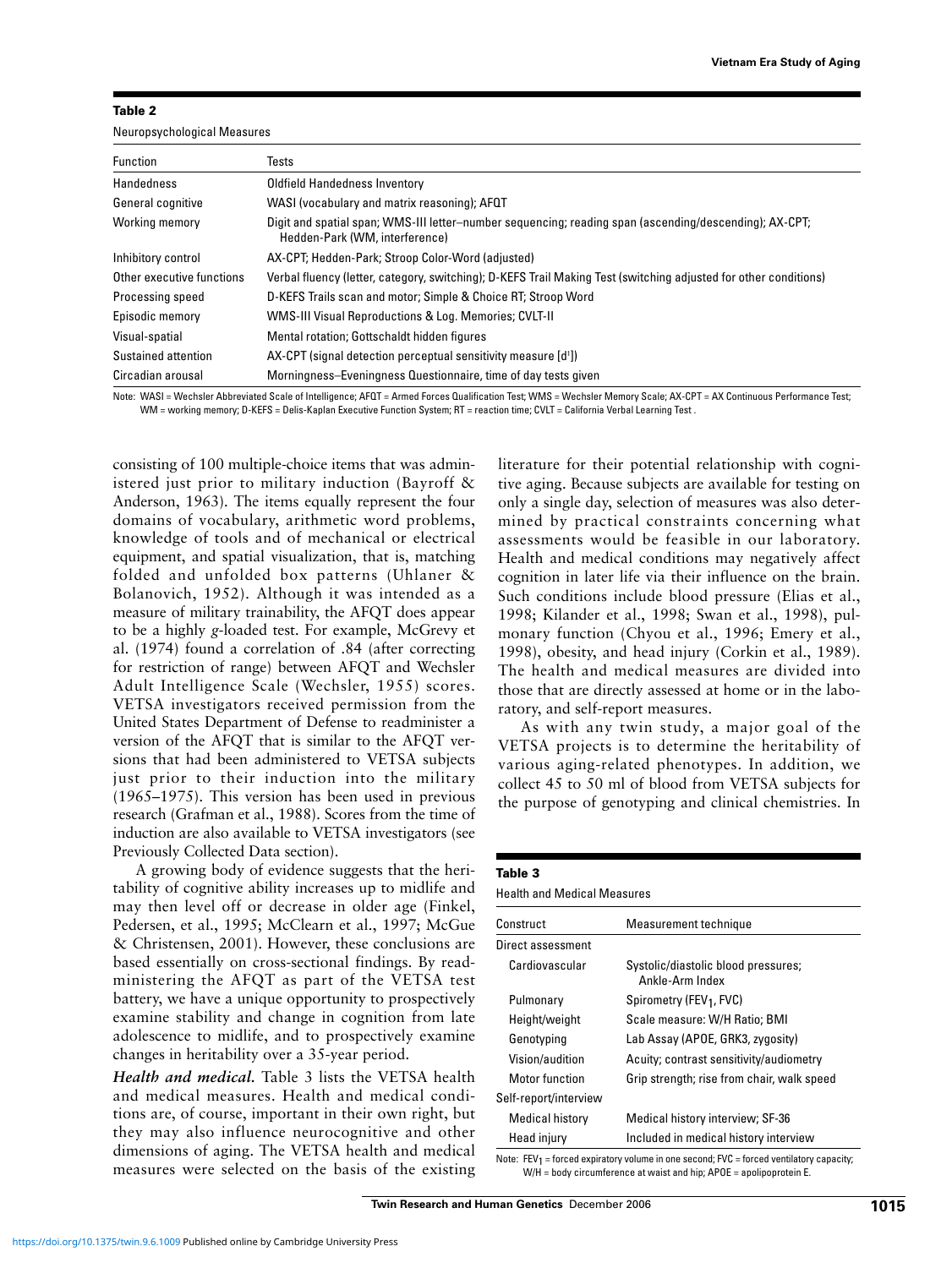### **Table 4**

Personality and Psychosocial Measures

| Measure                                                                                                              |  |  |  |
|----------------------------------------------------------------------------------------------------------------------|--|--|--|
|                                                                                                                      |  |  |  |
| Experience in Close Relationships Inventory;<br>Relationship Questionnaire; MPQ Communion,<br>Social Closeness       |  |  |  |
| Ego-Resiliency Questionnaire;<br>Rosenberg Self-Esteem Scale                                                         |  |  |  |
| <b>Ways of Coping Questionnaire</b>                                                                                  |  |  |  |
| MPQ                                                                                                                  |  |  |  |
| Ryff Well-Being Scale; CES-D; MPQ Well-Being;<br>Life Complexity Inventory ('Dissatisfaction');<br>social adjustment |  |  |  |
| Psychosocial indicators                                                                                              |  |  |  |
| <b>MOS Social Support Survey</b>                                                                                     |  |  |  |
| Modified Holmes-Rahe Scale                                                                                           |  |  |  |
| Lifestyle and activities Life Complexity Inventory                                                                   |  |  |  |
| <b>Modified Moos Family Environment Scale</b>                                                                        |  |  |  |
|                                                                                                                      |  |  |  |

Note: MPQ = Multidimensional Personality Questionnaire; CES-D = Center for Epidemiologic Studies–Depression Scale; MOS = Medical Outcomes Study.

the primary VETSA project, we are examining the apolipoprotein E (APOE) genotype because of the association that has been observed between the APOE-ε4 allele and cognitive deficits associated with dementia (Blesa et al., 1996; Bondi et al., 1999; Henderson et al., 1995). In the VETSA Cortisol study, we are examining the G protein-coupled receptor kinase 3 (GRK3) genotype because GRK3 plays a role in regulating corticotropin-releasing-factor  $(CRF_1)$ receptors (Dautzenberg et al., 2001; Dautzenberg et al., 2002), which is important in cortisol and hypothalamic-pituitary-adrenal axis function. DNA is regularly processed and stored for additional genotyping. A portion of the blood samples is also stored for clinical chemistries that will be carried out as well.

*Personality and psychosocial measures.* Personality and psychosocial factors are likely to influence brain and cognitive aging through their effects on health and adaptive functioning. For example, aspects of personality, or a sedentary lifestyle may increase risk for cardiovascular problems, which in turn may increase risk for cognitive deficits. On the other hand, personality and psychosocial factors may be important determinants of stress reduction, sense of well-being, health maintenance (e.g., diet), and activity level, and so should be associated with better adaptive functioning that promotes health and cerebral integrity.

These measures are divided into three categories in Table 4: (1) personality, (2) adaptive functioning and well-being, and (3) psychosocial indicators. Although the measures are listed in this way, resiliency (flexible coping) and attachment (quality of close relationships with others) are two overarching personality and psychosocial constructs that we believe are important for successful aging.

#### **Table 5**

Previously Collected Data

| Information category                                                             | Years data collected   |
|----------------------------------------------------------------------------------|------------------------|
| Alcohol and cigarette consumption                                                | 1987, 1990             |
| Major medical illnesses                                                          | 1987,1990              |
| Cardiovascular and pulmonary disease                                             | 1990                   |
| Dietary habits                                                                   | 1990                   |
| Vitamin and aspirin use                                                          | 1990                   |
| Type A personality, social support                                               | 1987                   |
| Level of regular physical activity                                               | 1990                   |
| Sleep habits                                                                     | 1990                   |
| DSM-III-R psychiatric disorders<br>and substance abuse                           | 1992                   |
| Height, weight                                                                   | 1970, 1987, 1990, 1992 |
| Hip, waist circumference                                                         | 1990                   |
| Cognitive (AFQT) <sup>a</sup>                                                    | 1965-1975              |
| Age, education, parental education at the time<br>of induction into the military | 1965-1975              |

Note:  $\cdot$  Collected once, as part of the military induction evaluation.

DSM-III-R = Diagnostic and Statistical Manual of Mental Disorders (3rd ed., rev.), published by the American Psychiatric Association in 1987.

*Previously collected data.* Because VET Registry twins have participated in several research projects over the years, the VETSA projects are in the unique position of being able to examine data longitudinally, even at the Wave 1 assessment. The VETSA consent form specifically informs subjects that the investigators will be utilizing these previously collected data for this purpose. Table 5 lists the already collected data that are available and the approximate years when the data were obtained. Only data that are available for all, or nearly all, of the VETSA twins are included in Table 5.

It is noteworthy that some of these data go back to the time of subjects' induction into the military when their average age was 19.9 years. Height and weight are available from the time of induction and at other times. These data enable us to examine genetic and environmental influences on body mass index, changes in body mass index over time, and the relationship between body mass index and other VETSA measures. As mentioned previously, we also have access to scores on the AFQT. Individuals scoring in the lowest 10 percentile ranks were excluded from the military, and thus not eligible for inclusion in VETSA. Exclusion of those scoring below the 10th percentile results in a mean percentile score above 50 in the more recent Vietnam era sample.

*Integration of assessment domains.* VETSA investigators plan to identify health, psychosocial, personality, and lifestyle factors that may exert influences on outcomes of interest. For example, multiple studies have linked cardiovascular functioning to age-related changes in cognition (e.g., Elias et al., 1998; Emery et al., 1998; Guo et al., 1997; Kilander et al., 1998; Kuo et al., 2005; see Anstey & Christensen, 2000, for review), and both genetic and environmental factors contribute to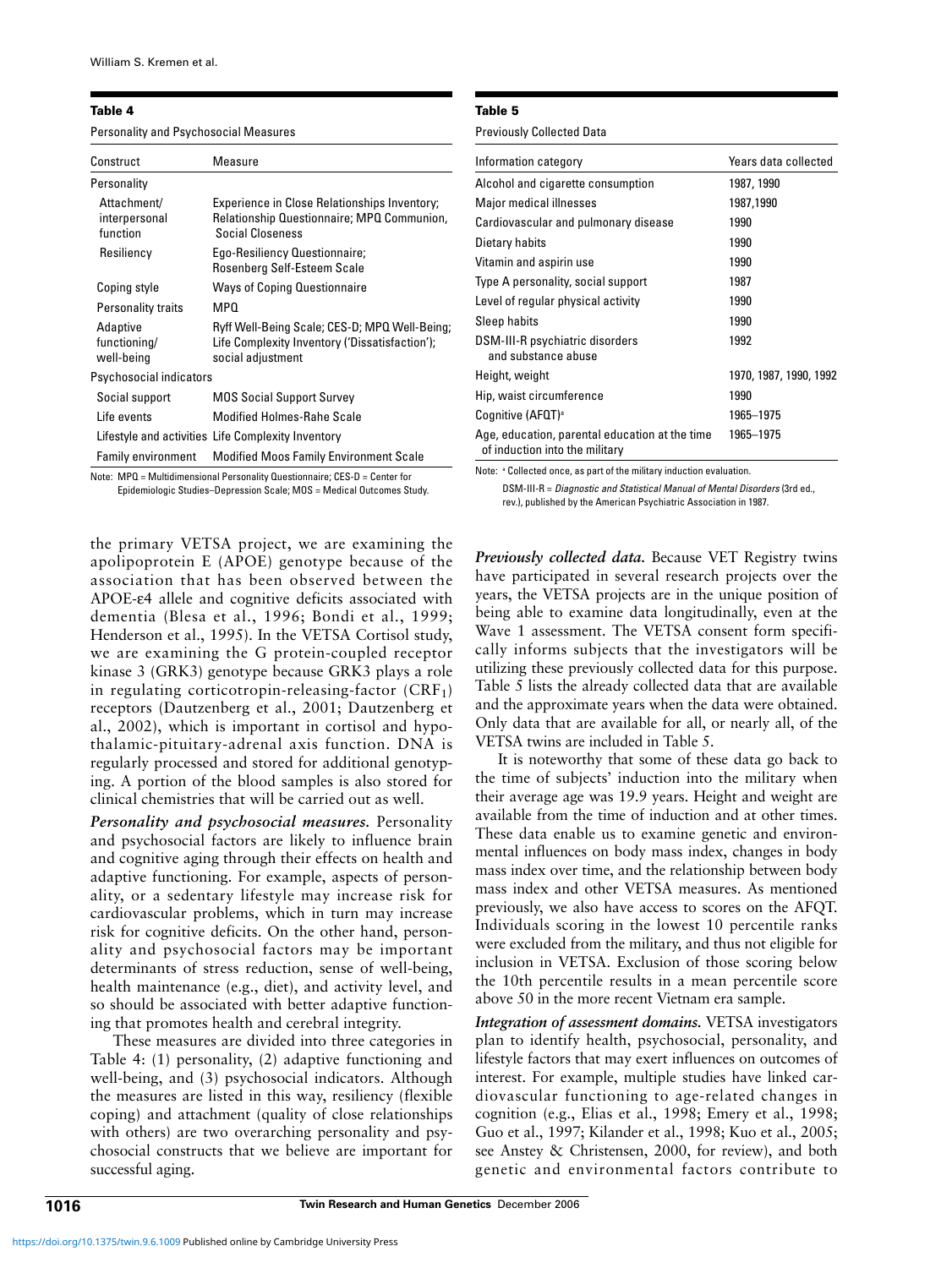variability in cardiovascular functioning (e.g., Emery et al., 1998; Evans et al., 2003; Feinlab et al., 1977; Finkel et al., 2000). The inclusion of multiple interrelated health measures relevant to cognitive aging — such as blood pressure, pulmonary functioning, medication usage, health problems, head injury, and motor/sensory functioning — allows for investigation of complex relationships between these variables and cognitive decline. Similarly, data collection includes detailed measures of relationship quality and life satisfaction, well-being, depression, involvement in activities, spirituality, and personality indicators (control, mastery, positive and negative emotion) found in other research to mediate/moderate health or cognitive outcomes.

# **Neuroendocrine and Neuroimaging Studies**

As noted, grants supporting two additional VETSA projects are closely integrated with the primary VETSA project. Because all subjects participating in these two additional projects will have also participated in the primary VETSA project, all data collected in the primary study are available. Thus, there is an extensive range of phenotypes that are available to characterize these subjects. These studies, funded by the National Institute on Aging (Principal Investigator: Dr. Kremen), each recruit subsamples from the primary VETSA sample. The VETSA Cortisol Study (AG 22982) began in 2005 and the VETSA MRI Study (AG 22381) began in 2003.

# **VETSA Cortisol Study**

One major factor underlying individual differences in cognitive and other aspects of aging is the cumulative effect of exposure to life stress and changes in the regulation of the hypothalamic–pituitary–adrenal (HPA) axis (Sapolsky et al., 1986). These effects can be observed in the regulation of glucocorticoids (GCs) and other hormones. Research linking cortisol regulation with cognition has focused primarily on episodic memory. However, based on evidence that cognitive aging most strongly reflects a kind of 'frontal-subcortical syndrome' (Pugh & Lipsitz, 2002), and that there are high concentrations of GC receptors in prefrontal cortex as well as in the hippocampal formation (Lupien & Lepage, 2001; Sanchez et al., 2000; Sarrieau et al., 1986), the investigators extend that focus to frontal-executive functions in VETSA. Elevated cortisol levels are also associated with depression and components of the metabolic syndrome, including diabetes, hypertension, and central obesity (Litchfield et al., 1998; Reynolds et al., 2001; Rosmond, 2005; Tsigos & Chrousos, 2002; Walker et al., 1998). Therefore, health outcomes are another area of emphasis in the VETSA Cortisol Study.

In the cortisol study, we assess diurnal variation of basal cortisol, and examine HPA response to acute and sustained stressors and its association with chronic stressors in VETSA via comparisons of at-home and inlab measurements. Because there is a regular diurnal variation in cortisol levels, the regulation or responsivity of the system is likely to be reflected in differences in that variation ('cortisol slope') rather than just simple mean level differences. In addition to cortisol, the anabolic steroids, testosterone and dehydroepiandrosterone (DHEA) are also measured in this study. Inclusion of these other steroids leads to some interesting hypotheses. For example, testosterone has an opposing (counteracting) effect on cortisol. Since testosterone levels decrease with age, it may be that the same cortisol level later in life would, in effect, constitute a functional hypercortisolemia because the counteracting influence of testosterone would be reduced. We will also genotype the GRK3 gene; GRK3 is important is stress-related responses and it plays a role in regulating corticotropin-releasing-factor  $(CRF_1)$  receptors (Dautzenberg et al., 2001; Dautzenberg et al., 2002). In addition, we plan to genotype other genes that are relevant to HPA axis functioning.

As of June 2006, 295 subjects have been enrolled in the VETSA Cortisol Study. These subjects provide five saliva samples per day on 2 week days at home (Tuesday and Thursday). Times are specified depending on the subject's usual time of awakening. The project also provides each subject with a 'medication reminder' watch that is programmed to go off at the specified sampling times. Samples are stored by the subject in a small plastic container with a track cap that digitally records the date and time whenever it is opened.

Salivary samples provide accurate neuroendocrine measures. Saliva samples have two advantages over blood samples: (1) they reduce the likelihood of a cortisol elevation due to the stress of the needle stick itself, and (2) saliva contains only unbound (free) cortisol, making it a more pure measure of the bioactive form of the hormone. Additional saliva samples are collected on the day of testing, at awakening and at bedtime, after the subject has left the laboratory. Thus, samples are collected under both normative (athome) and stressful (in-lab) conditions in order to examine prospectively the regulation of HPA activity and its relationship to extensive cognitive and health data. For the purposes of the study, the entire day of testing is conceptualized as a sustained stressor. Because the cortisol baseline — like that of VETSA at large — is established at midlife, the data are of enormous potential value for risk identification as developmental trajectories turn toward the potentially stressful challenges of retirement, increased chronic health problems, care giving for parents and spouses, and bereavement.

## **VETSA MRI Study**

To our knowledge, the VETSA MRI Study is the first longitudinal, neuroimaging twin study. Examining genetic and environmental influences on brain aging is a logical next step, given the strong focus on cognitive aging in the primary VETSA project. The VETSA MRI project includes: (1) brain morphometry based on three-dimensional structural MRI, (2) diffusion tensor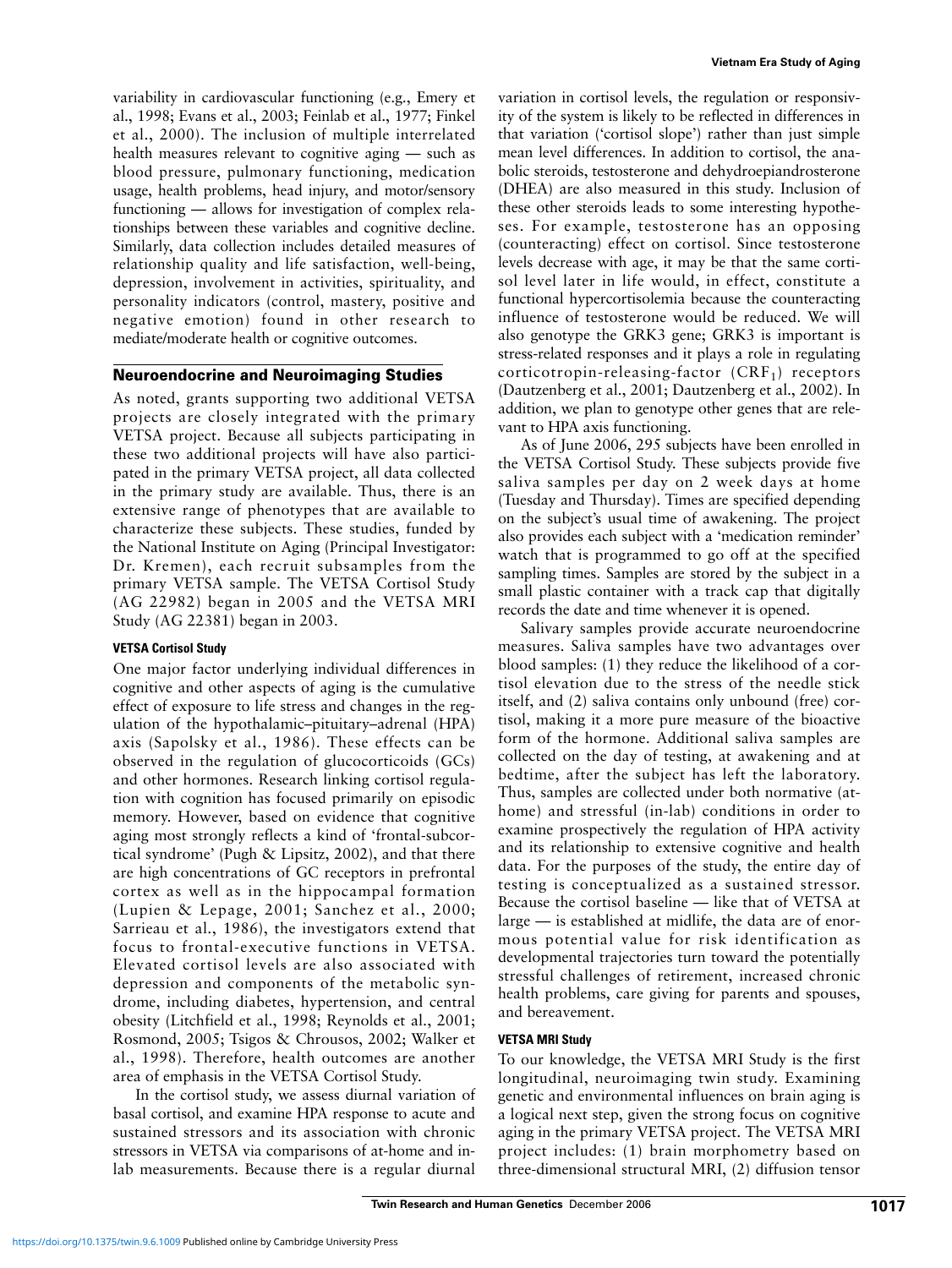imaging, and (3) analysis of resting metabolism based on T2\* signal in the hippocampal formation. The VETSA investigators hypothesize that cognitive and brain aging strongly involves changes in distributed neural circuits regulating working memory and cognitive inhibition (prefrontal cortex [PFC]-striatal), and episodic memory (PFC-hippocampal; Alexander & Crutcher, 1990; Buckner et al., 1998; Goldman-Rakic, 1987; Park et al., 1996). Although PFC volume has the strongest correlation with age of any parenchymal region (Raz, 2000), there is virtually no volumetric analysis of its subdivisions in the aging literature. Despite its importance in aging and memory, hippocampal volume has been inconsistently correlated with memory and much less consistently correlated with age than PFC (Raz, 2000). We seek to address these and other issues in the VETSA MRI study by parcellating PFC, that is, measuring volumes of subcortical regions comprising a distributed neural circuit linked to PFC. We are performing volumetric and shape analyses of the hippocampal formation. In addition, we measure cortical thickness and other regional gray matter, white matter, and ventricular volumes.

Diffusion tensor imaging provides microstructural indices of white matter integrity that can be used to make inferences about functional connectivity in the brain. This method measures the diffusion of water molecules. Although water molecules can move in any direction, they tend to flow in a direction parallel to the longitudinal axes of axons. A greater degree of directional flow parallel to the longitudinal axes (i.e., less random flow) implies greater efficiency, and therefore, greater functional connectivity. The VETSA MRI team also works closely with the Biomedical Informatics Research Network (BIRN). The BIRN is a multisite project supported by the United States National Institutes of Health/National Center for Research Resources. The overall BIRN principal investigator is Dr. Bruce Rosen; the principal investigator of the morphometry BIRN is Dr Anders Dale, who is also a co-investigator on the VETSA MRI Study at the University of California, San Diego. Part of the collaborative VETSA-BIRN effort is the development of state-of-the-art tractography for delineating brain white matter tracts with diffusion tensor imaging data.

VETSA MRI consultant, Dr Scott Small at Columbia University, has developed a paradigm for measuring T2\* signal in the hippocampal formation in both normal elderly and those with dementia (Small et al., 2000). Because the hippocampus is a key brain region with regard to both normal and pathological aging, we are implementing a modification of this paradigm with the help of Dr Dale to longitudinally examine T2\* signal beginning earlier in life (i.e., middle age). Increased brain metabolism results in relatively decreased deoxyhemoglobin. The para-magnetic properties of deoxyhemoglobin suppress T2\*, which in turn, results in areas with greater metabolism having higher signal intensity. As such,  $T2^*$  provides an index of neuronal dysfunction by virtue of its reflection of chronic, resting metabolism.

As of June 2006, 417 subjects from the primary VETSA study have stayed a second day to undergo neuroimaging in the VETSA MRI study. The VETSA MRI study is creating a unique normative neuroimaging database from which it will be possible to identify genetic and environmental determinants of individual differences in neuroanatomy during midlife, and assess relationships among brain structure/metabolic variables, cognitive functioning, and health/medical characteristics within individuals. Continuation studies for longitudinal MRI data are also planned so that we can understand genetic and environmental influences on brain aging.

# **Potential Limitations**

The VETSA sample constitutes a highly valuable resource, but it must be acknowledged that it includes men only. The number of women in military service during the Vietnam War era was small, and therefore female twin pairs were not sought as meaningful female twin analyses would not have been possible. The primary reason for this is that the probability of serving in the United States military during the Vietnam era was only about .01% or less for any single female, and the joint probability that both members of a female-female twin pair would have served would be even lower. Also, married women may change their last names; thus, there would have been bias against detecting female twin pairs in which one or both parties changed her name.

In addition, our sample is mostly Caucasian– American. It is unfortunate that the percentage of minority participants in VETSA is low. However, all ethnic groups are included, and the racial composition of our sample is relatively similar to that of the overall population of Vietnam Era veterans.

It has already been noted that socioeconomic or health differences in Vietnam era veteran versus nonveterans are unlikely to be very substantial, although this issue still warrants consideration. It is also possible that because VETSA subjects are asked to travel to the study sites, healthier subjects may be more likely to participate. On the other hand, health measures to date appear to be generally consistent with those of population or census data.

It is also possible that combat exposure is one military experience that could particularly influence physical or cognitive measures. Indeed, in the first publication based on VETSA data (first 236 twins), we showed that twins who had served in Vietnam had lower lifetime educational attainment than their cotwins who had not been in combat (Lyons et al., 2006). This effect was small but significant, even after controlling for several potential confounders. Although the VETSA sample was drawn from individuals who had been members of the military, it is important to note that two thirds were never deployed to Southeast Asia,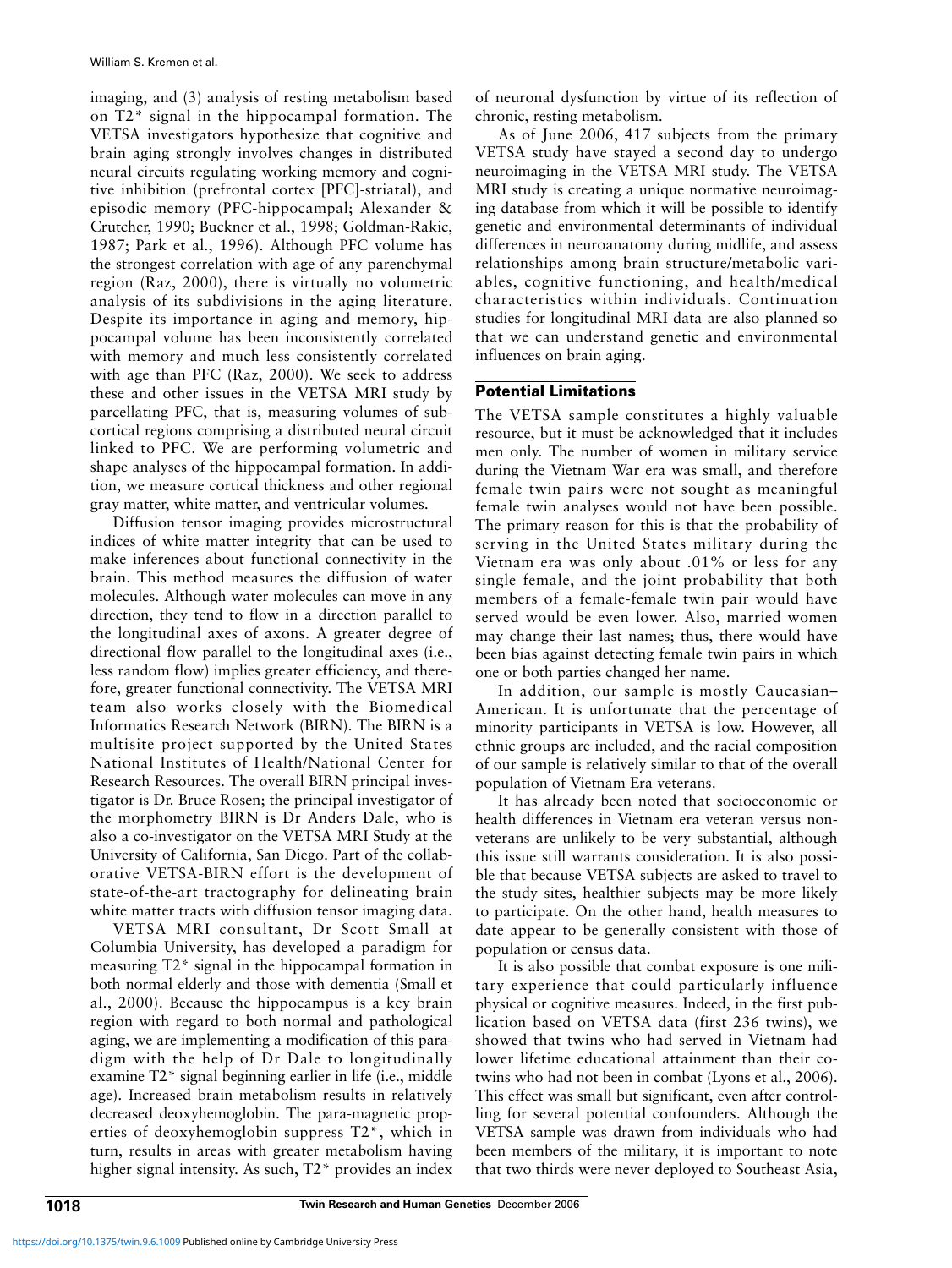thereby permitting the researchers to assess and control for possible effects of combat exposure. Moreover, research suggests some benefits to military service (Elder & Clipp, 1989).

Because all of the VETSA subjects are in an extremely narrow age range, the study design precludes examination of cohort effects. Of course, it is not possible to address all issues in any single study. We believe, however, that this limitation is offset by some of the benefits of the VETSA design. These include benefits gained by having all of our subjects being middle-aged at the baseline assessment, and by the increased power to examine within-person change over time that is afforded by this very narrow age range.

# **Future Directions**

As already noted, VETSA was conceptualized as both a cross-sectional and longitudinal study. As our subjects enter into a stage of greater physical, social, and environmental change, we plan to reassess them every 5 years for as long as possible in order to ascertain the extent to which the relative influence of genetic and environmental factors on cognition, health, personality, and psychosocial functioning changes from middle to later life, and to examine predictors of more or less successful aging in the various domains under study. All VETSA subjects have already participated in at least one VET Registry study. The fact that these subjects have demonstrated an interest and willingness to return for subsequent research is a cause for some optimism about future recruitments.

We currently offer to travel to a subject's hometown for testing if he wishes to participate but does not wish to travel to one of the study sites. Fortunately, many of the study protocols are portable. For future waves of the VETSA projects, we expect that we will need to increase off-site testing as it may become difficult for some subjects to travel. Doing so will help to reduce attrition as well as bias regarding which subjects continue to participate in follow-up assessments. The VET Registry also regularly updates information from the United States National Death Index, so the investigators will have information about date and cause of death. The study plan is to continue to assess twins whose co-twins have died during the course of the study again so as to avoid bias toward healthier or longer-living twins in followup assessments.

Although the VETSA projects are genotyping only two specific genes at this time (APOE and GRK3), plans are underway for extensive genotyping in order to examine polymorphisms that are associated with cognitive and brain aging, health-related aging, agingrelated personality and psychosocial factors, and longevity. Other potential avenues for research include studies of gene expression and other epigenetic processes (e.g., methylation) that capture individual differences in the biological effects of genes. One intriguing component of these latter approaches is that, unlike polymorphisms, they will vary even within monozygotic twin pairs.

We plan to utilize the VETSA blood samples for clinical chemistries, including variables such as fasting glucose and insulin concentration, lipids, triglycerides, hematocrit, thyroid stimulating hormone, and C-reactive protein. In future waves of the study we also plan to obtain blood samples in order to examine agerelated change in these measures. In particular, we are interested in a subset of clinical chemistries as a way of assessing the metabolic syndrome or subsyndromal manifestations of the metabolic syndrome.

# **Acknowledgments**

The US Department of Veterans Affairs supported the development and maintenance of the VET Registry. VETSA is supported by grants from NIH/NIA (ROI AG018286, R01 AG022381 and R01 AG022982). We gratefully acknowledge the continued cooperation and participation of the members of the VET Registry and their families. Without their contribution this research would not have been possible.

# **References**

- Alexander, G. E., & Crutcher, M. D. (1990). Functional architecture of basal ganglia circuits: Neural substrates of parallel processing. *Trends in Neuroscience, 13,* 266–271.
- American Psychiatric Association. (1987). *Diagnostic and statistical manual of mental disorders* (3rd ed., rev.). Washington, DC: Author.
- Anstey, K., & Christensen, H. (2000). Education, activity, health, blood pressure and apolipoprotein E as predictors of cognitive change in old age: A review. *Gerontology, 46,* 163–177.
- Bayroff, A. G., & Anderson, A. A. (1963). *Development of the Armed Forces Qualification Tests 7 and 8 (Technical Research Report 1122).* Alexandria, VA: US Army Research Institute.
- Berg, S., Johansson, B., Plomin, R., Ahern, F., Pedersen, N. L., & McClearn, G. E. (1992). Origins of variance in the oldest-old: The first presentation of the OCTOtwin study in Sweden. *Behavior Genetics, 22,* 708.
- Bergeman, C. S. (1997). *Aging: Genetic and environmental influences*. Thousand Oaks, CA: Sage Press.
- Blesa, R., Adroer, R., Santacruz, P., Ascaso, C., Tolosa, E., & Oliva, R. (1996). High apolipoprotein E epsilon 4 allele frequency in age-related memory decline. *Annals of Neurology, 39,* 548–551.
- Bondi, M. W., Salmon, D. P., Galasko, D., Thomas, R. G., & Thal, L. J. (1999). Neuropsychological function and apolipoprotein E genotype in the preclinical detection of Alzheimer's Disease. *Psychology and Aging, 14,* 295–303.
- Boulanger, G. (1981). Who goes to war? In A. Egendorf, C. Kadushin, R. S. Laufer, G. Rothbart, & L. Sloan (Eds.), *Legacies of Vietnam: Comparative adjustment*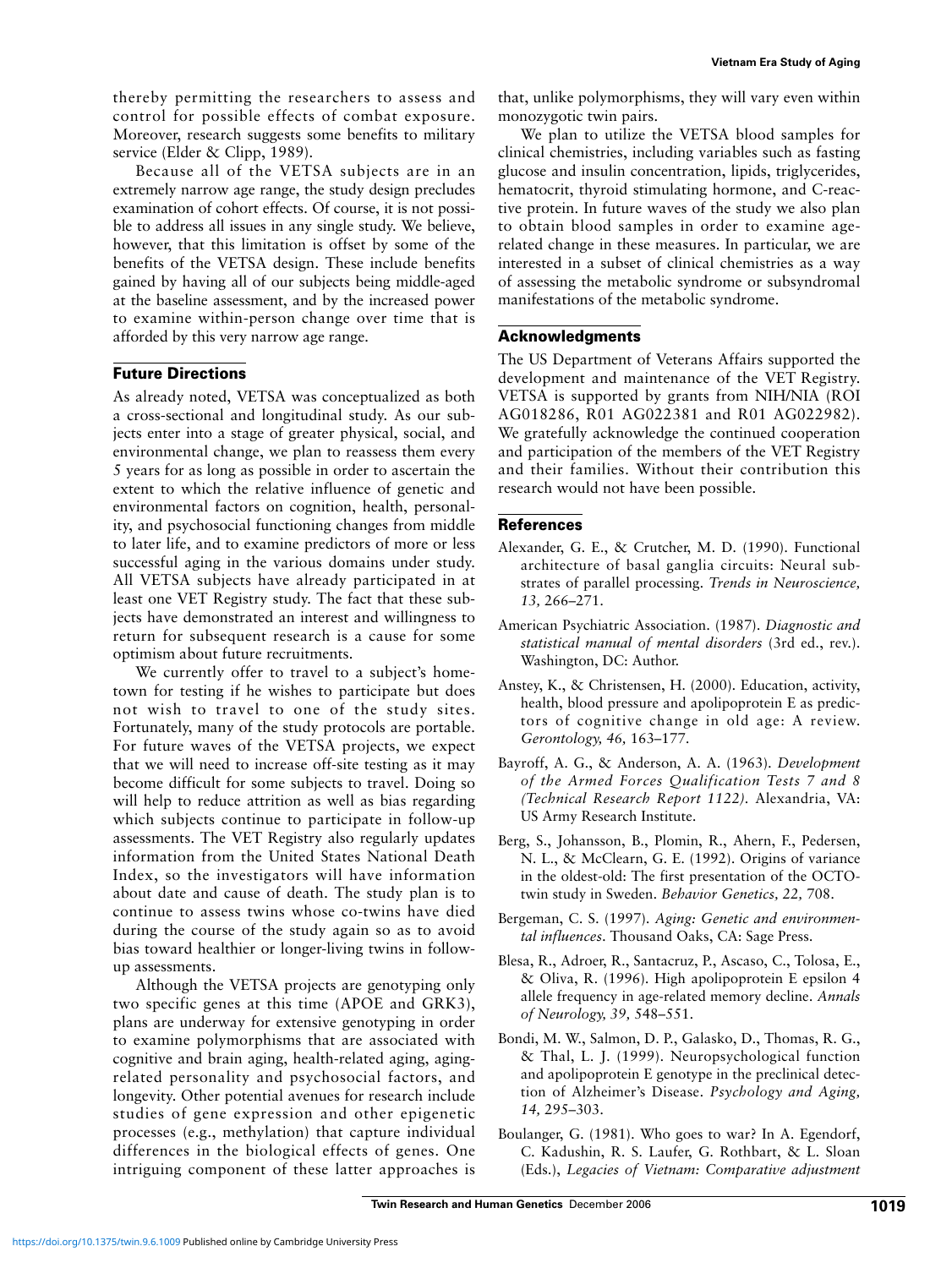*of veterans and their peers, Vol. 4. Long-term stress reactions: Some causes, consequences, and naturally occurring support systems* (pp. 494–515). Washington, DC: US Government Printing Office.

- Buckner, R. L., Koutstaal, W., Schacter, D. L., Wagner, A. D., & Rosen, B. R. (1998). Functional-anatomic study of episodic retrieval using fMRI: Retrieval effort versus retrieval success. *Neuroimage, 7,* 151–162.
- Christensen, K., Holm, N. V., McGue, M., Corder, L., & Vaupel, J. W. (1999). A Danish population-based twin study on general health in the elderly. *Journal of Aging and Health, 11,* 49–64.
- Chyou, P. H., White. L. R., Yano, K., Sharp, D. S., Burchfiel, C. M., Chen, R., Rodriguez, B. L., & Curb, J. D. (1996). Pulmonary function measure as predictors and correlates of cognitive functioning later life. *American Journal of Epidemiology, 143,* 750–756.
- Cooper, R. V. L. (1977). *Military manpower and the allvolunteer force.* Santa Monica, CA: RAND Corporation.
- Corkin, S., Rosen, T. J., Sullivan, E. V., & Clegg, R. A. (1989). Penetrating head injury in young adulthood exacerbates cognitive decline in later years. *Journal of Neuroscience, 9,* 3876–3883.
- Dannefer, D., & Sell, R. R. (1988). Age structure, the life course, and 'aged heterogeneity': Prospects for research and theory. *Comprehensive Gerontology, 2,* 1–10.
- Dautzenberg, F. M., Braun, S., & Hauger, R. L. (2001). GRK3 mediates desensitization of CRF1 receptors: A potential mechanism regulating stress adaptation. *American Journal of Physiology: Regulatory, Integrative and Comparative Physiology, 280,* R935–R946.
- Dautzenberg, F. M., Wille, S., Braun, S., & Hauger, R. L. (2002). GRK3 regulation during CRF- and urocortininduced CRF1 receptor desensitization. *Biochemical and Biophysical Research Communications, 298,* 303–308.
- Deary, I. J., Whalley, L. J., Lemmon, H., Crawford, J. R., & Starr, J. M. (2000) The stability of individual differences in mental ability from childhood to old age: Follow-up of the 1932 Scottish mental survey. *Intelligence*, 28, 49–55.
- Eisen, S., Neuman, R., Goldberg, J., Rice, J., & True, W. (1989). Determining zygosity in the Vietnam Era Twin Registry: An approach using questionnaires. *Clinical Genetics, 35*, 423–432.
- Elder, G. H., Jr., & Clipp, E. C. (1989). Combat experience and emotional health: Impairment and resilience in later life. *Journal of Personality*, 57, 311–341.
- Elias, M. F., Robbins, M. A., Elias, P. K., & Streeten, D. J. (1998). A longitudinal study of blood pressure in relation to performance on the Wechsler Adult Intelligence Scale. *Health Psychology, 17,* 486–493.
- Emery, C. F., Pedersen, N. L., Svartengren, M., & McClearn, G. E. (1998). Longitudinal and genetic

effects in the relationship between pulmonary function and cognitive performance. *Journals of Gerontology: Series B: Psychological Sciences and Social Sciences, 53,* 311–317.

- Evans, A., Van Baal, G. C., McCarron, P., DeLange, M., Soerensen, T. I., De Geus, E. J., Kyvik, K., Pedersen, N. L., Spector, T. D., Andrew, T., Patterson, C., Whitfield, J. B., Zhu, G., Martin, N. G., Kaprio, J., & Boomsma, D. I. (2003). The genetics of coronary heart disease: The contribution of twin studies. *Twin Research, 6,* 432–441.
- Feinlab, M., Garrison, R. J., Fabsitz, R. R., Christian, J. C. Hrubec, Z., Borhani, N. O., Kannel, W. B., Rosenman, R., Schwartz, J. T., & Wagner, J. O. (1977). The NHLBI twin study of cardiovascular disease risk factors: Methodology and summary of results. *American Journal of Epidemiology, 106,* 284–295.
- Fernandez, R. L. (1989). *Social representation in the U.S. military.* Washington, DC: Congressional Budget Office.
- Finkel, D., Pedersen, N. L., Berg, S., & Johansson, B. (2000). Quantitative genetic analysis of biobehavioral markers of aging in Swedish studies of adult twins. *Journal of Aging and Health, 12,* 47–68.
- Finkel, D., Pedersen, N. L., McGue, M., & McClearn, G. E. (1995). Heritability of cognitive abilities in adult twins: Comparison of Minnesota and Swedish data. *Behavior Genetics, 25,* 421–431.
- Finkel, D., Whitfield, K., & McGue, M. (1995). Genetic and environmental influences on functional age: A twin study. *The Journals of Gerontology: Series B, Psychological Sciences and Social Sciences, 50,* 104–113.
- Fredland, J. E., & Little, R. D. (1982). *Socioeconomic characteristics of the all volunteer force: Evidence from the National Longitudinal Survey, 1979*. Annapolis, MD: U.S. Naval Academy.
- Goldberg, J., Curran, B., Vitek, M. E., Henderson, W. G., & Boyko, E. J. (2002). The Vietnam Era Twin Registry. *Twin Research, 5,* 476–481.
- Goldberg, J., Henderson, W. G., Eisen, S. A., True, W., Ramakrishnan, V., Lyons, M. J., & Tsuang, M. T. (1993). A strategy for assembling samples of adult twin pairs in the United States. *Statistics in Medicine, 12,* 1693–1702.
- Goldberg, J., True, W., Eisen, S., Henderson, W., & Robinette, C. D. (1987). The Vietnam Era Twin (VET) Registry: Ascertainment bias. *Acta Geneticae Medicae et Gemellologiae, 36,* 67–78.
- Goldman-Rakic, P. S. (1987). Circuitry of primate prefrontal cortex and regulation of behavior by representational memory. In F. Plum & V. Mountcastle (Eds.), *Handbook of physiology — The nervous system, Vol. V: Higher functions of the brain* (pp. 373–417)*.* Bethesda, MD: American Physiological Society.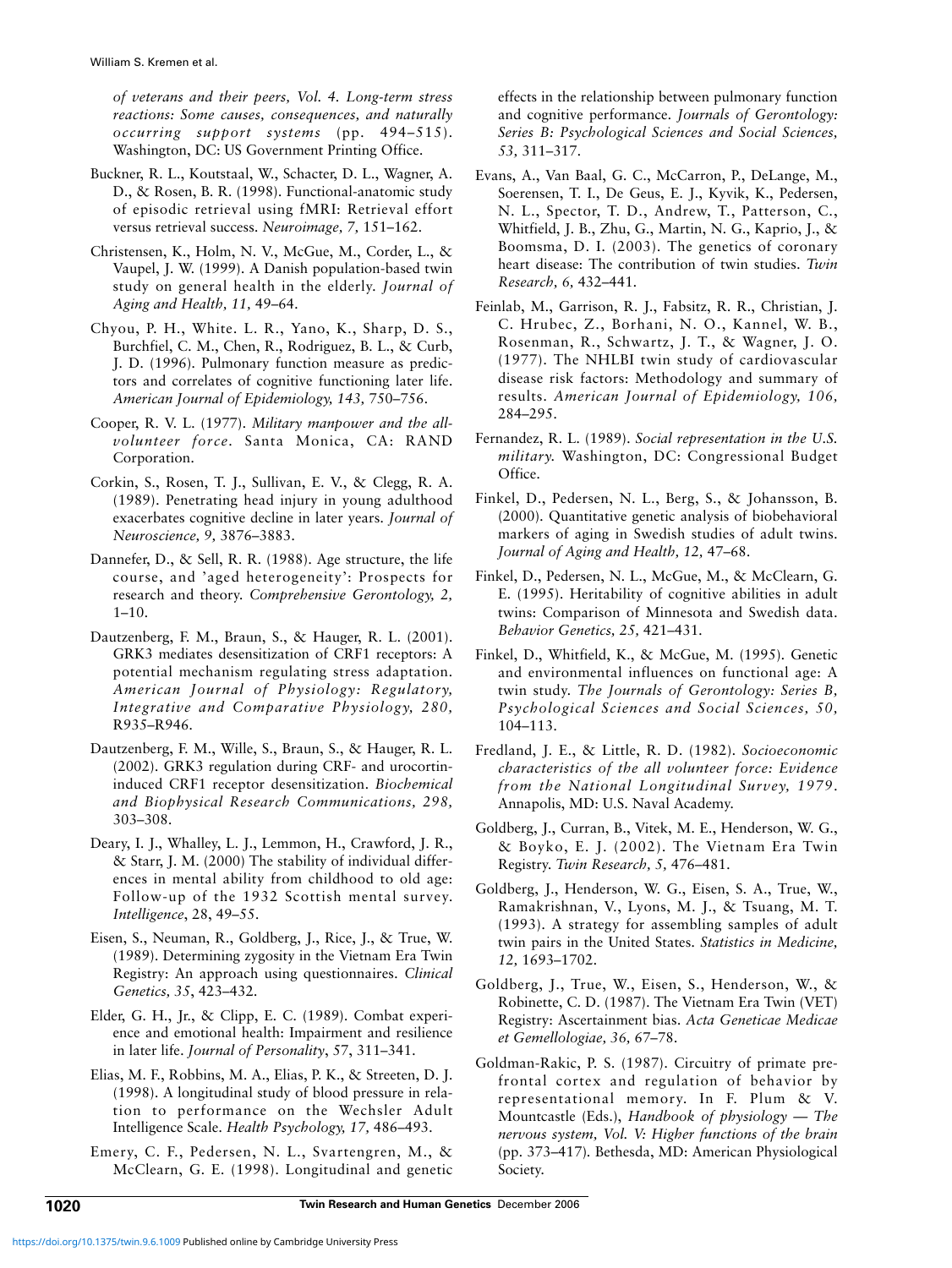- Grafman, J., Jonas, B. S., Martin, A., Salazar, A. M., Weingartner, H., Ludlow, C., Smutok, M. A., & Vance, S. C. (1988). Intellectual function following penetrating head injury in Vietnam veterans. *Brain, 111,* 169–184.
- Gribbin, K., Schaie, K. W., & Parha, I. A. (1980). Complexity of life style and maintenance of intellectual abilities. *Journal of Social Issues, 36*, 47–61.
- Guo, Z., Fratiglioni, L., Winblad, B., & Viitanen, M. (1997). Blood pressure and performance on the Mini-Mental State Examination in the very old. *American Journal of Epidemiology, 145,* 1106–1113.
- Hayakawa, K., Shimizu, T., Kato, K., Onoi, M., & Kobayashi, Y. (2002). A gerontological cohort study of aged twins: The Osaka University Aged Twin Registry. *Twin Research, 5,* 387–388.
- Hemmingsson, T., Melin, B., Allebeck, P., & Lundberg, I. (2006). The association between cognitive ability measured at ages 18–20 and mortality during 30 years of follow-up: A prospective observational study among Swedish males born 1949–51. *International Journal of Epidemiology, 35,* 665–670.
- Henderson, A. S., Easteal, S., Jorm, A. F., MacKinnon, A. J., Korten, A. E., Christensen, H., Croft, L., & Jacomb, P. A. (1995). Apolipoprotein E allele epsilon 4, dementia, and cognitive decline in a population sample. *Lancet, 346,* 1397–1390.
- Janes, G. R., Goldberg, J., Eisen, S. A., & True, W. R. (1991). Reliability and validity of a combat exposure index for Vietnam veterans. *Journal of Clinical Psychology, 47*, 80–86.
- Kallman, F. J., & Sander, G. (1948). Twin studies on aging and longevity. *Journal of Heredity, 39,* 349–357.
- Kallman, F. J., & Sander, G. (1949). Twin studies on senescence. *American Journal of Psychiatry, 106,* 29–36.
- Kausler, D. M. (1994). *Learning and memory in normal aging.* San Diego, CA: Academic Press.
- Kaprio, J., & Koskenvuo, M. (2002). Genetic and environmental factors in complex diseases: The older Finnish twin cohort. *Twin Research, 5,* 358–365.
- Kilander, L., Nyman, H., Boberg, M., Hanson, L., & Lithell, H. (1998). Hypertension is related to cognitive impairment: A 20-year follow-up of 999 men. *Hypertension, 31,* 780–786*.*
- Kuo, H. K., Jones, R. N., Milberg, W. P., Tennstedt, S., Talbot, L., Morris, J. N., & Lipsitz, L. A. (2005). Effect of blood pressure and diabetes mellitus on cognitive and physical functions in older adults: A longitudinal analysis of the advanced cognitive training for independent and vital elderly cohort. *Journal of the American Geriatrics Society, 53,* 1154–1161.
- Lethbridge-Cejku, M., & Vickerie, J. (2005). Summary health statistics for U.S. adults: National health interview survey, 2003. National Center for Health Statistics. *Vital Health Statistics, 10,* 1–161.
- Litchfield, W. R., Hunt, S. C., Jeunemaitre, X., Fisher, N. D. L., Hopkins, P. N., Williams, R. R., Corvol, P., & Williams, G. H. (1998). Increased urinary free cortisol: A potential intermediate phenotype of essential hypertension. *Hypertension, 31*, 569–574.
- Lupien, S. J., & Lepage, M. (2001). Stress, memory, and the hippocampus: Can't live with it, can't live without it. *Behavioral Brain Research, 127,* 137–158.
- Lyons, M. J., Kremen, W. S., Franz, C., Grant, M. D., Brenner, H. T., Boake, C., & Eisen, S. (2006). Vietnam service, combat, and lifetime educational attainment: Preliminary results from the Vietnam era twin study of aging. *Research on Aging, 28,* 37–55.
- McClearn, G. E., Johansson, B., Berg, S., Pedersen, N. L., Ahern, F., Petrill, S. A., & Plomin, R. (1997). Substantial genetic influence on cognitive abilities in twins 80 or more years old. *Science, 276,* 1560–1563.
- McGrevy, D. F., Knouse, S. B., & Thompson, R. A. (1974). *Relationships among an individual intelligence test and two air force screening and selection tests*. Brooks Air Force Base, TX: Personnel Research Division, Air Force Human Resources Laboratory Technical Report.
- McGue, M., & Christensen, K. (2001). The heritability of cognitive functioning in very old adults: Evidence from Danish twins aged 75 years and older. *Psychology and Aging, 16,* 272–280.
- Park, D. C., Smith, A. D., Lautenschlager, G., Earles, J. L., Frieske, D., Zwahr, M., & Gaines, C. L. (1996). Mediators of long-term memory performance across the life span. *Psychology and Aging, 11,* 621–637.
- Pedersen, N. L., McClearn, G. E., Plomin, R., Nesselroad, J. R., Berg, S., & deFaire, U. (1991). The Swedish Adoption/Twin Study of Aging: An update. *Acta Geneticae Medicae et Gemellologiae, 40,* 7–20.
- Pugh, K. G., & Lipsitz, L. A. (2002). The microvascular frontal-subcortical syndrome of aging. *Neurobiology of Aging, 23,* 421**-**431.
- Rajah, M. N., & D'Esposito, M. (2005). Region-specific changes in prefrontal function with age: A review of PET and fMRI studies on working and episodic memory. *Brain, 128,* 1964**-**1983.
- Raz, N. (2000). Aging of the brain and its impact on cognitive performance: Integration of structural and functional findings. In F. I. M. Craik & T. A. Salthouse (Eds.), *The handbook of aging and cognition,* (2nd ed., pp. 1**–**90)*.* Hillsdale, NJ: Erlbaum.
- Reynolds, R. M., Walker, B. R., Syddall, H. E., Whorwood, C. B., Wood, P. J., & Phillips, D. I. W. (2001). Elevated plasma cortisol in glucose-intolerant men: Differences in responses to glucose and habituation to venepuncture. *Journal of Clinical Endocrinology and Metabolism, 86*, 1149**–**1153.
- Rosmond, R. (2005). Role of stress in the pathogenesis of the metabolic syndrome. *Psychoneuroendocrinology*, *30,* 1**–**10.